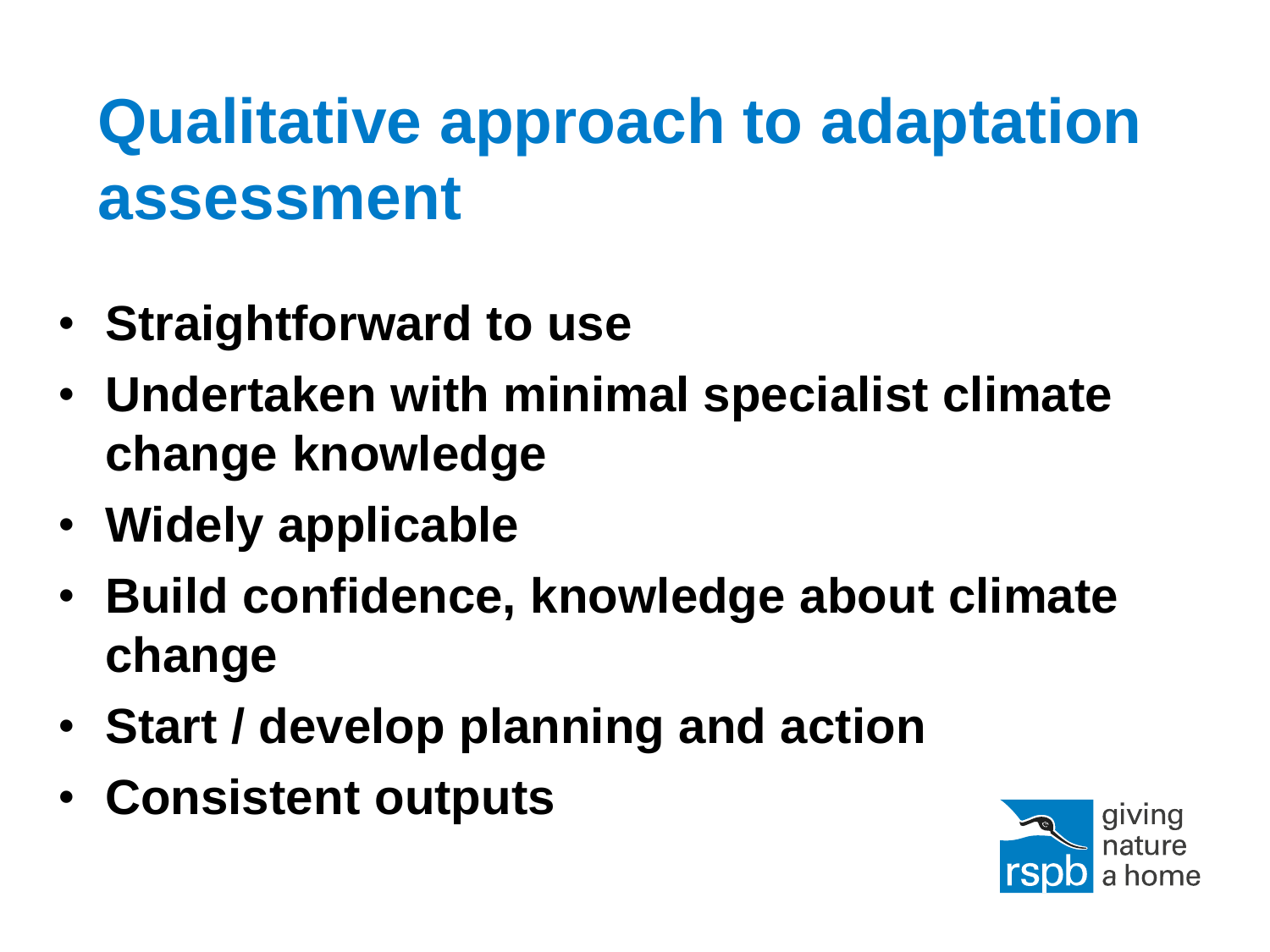## **Adaptation: Scoping and embedding**

- **Framework for learning and discussion towards identifying key impacts and adaptation responses**
- **Does not produce a completed 'shelf' product**
- **Starts to embed climate adaptation as an ongoing component of conservation delivery**
- **Discussion and partnership building**

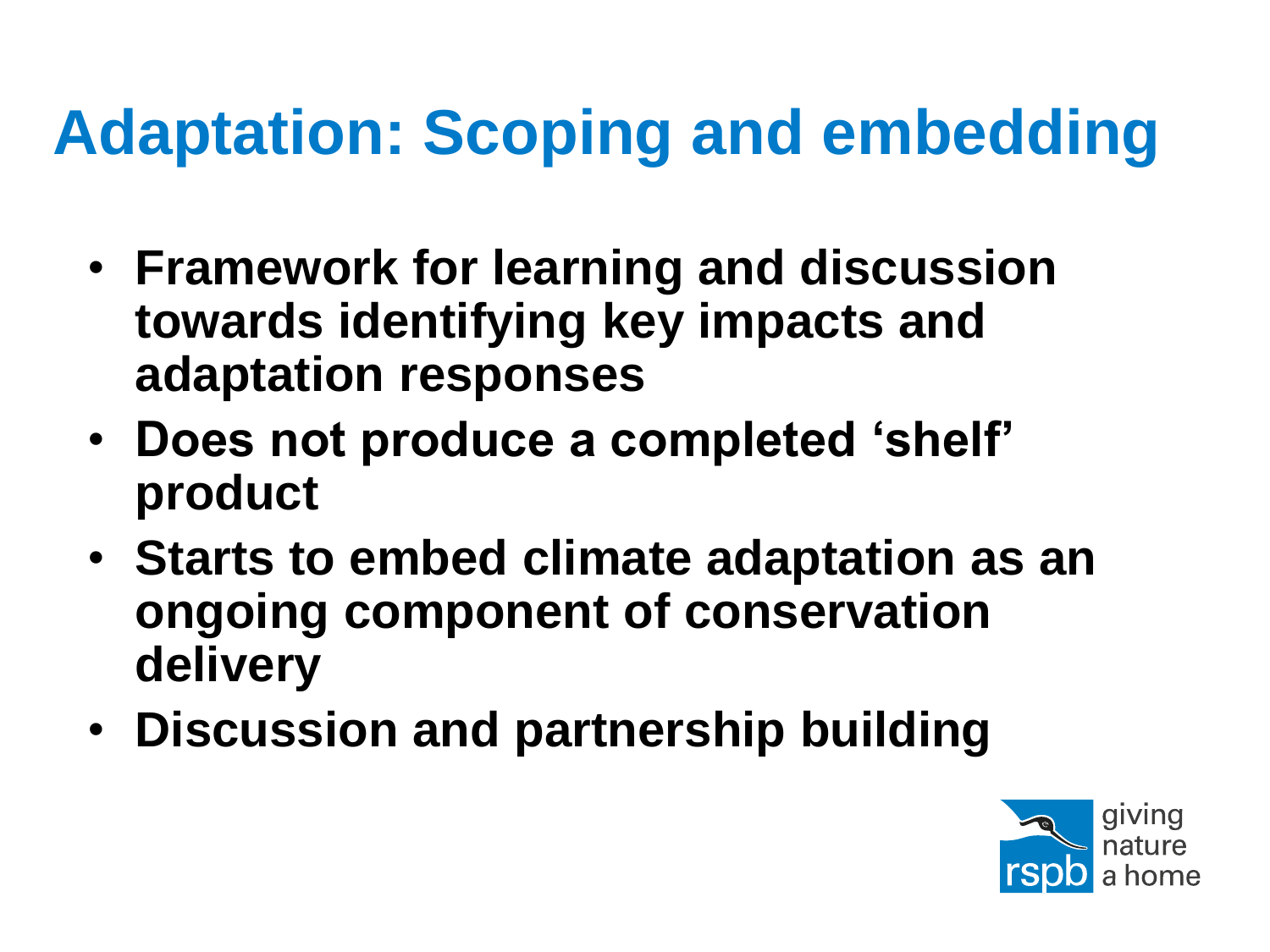## **A simple framework**

• **Eight step adaptation assessment process**

giving

nature a home

- **Stakeholder workshop**
- **Four guiding / reporting tables**
- **Summary report structure**

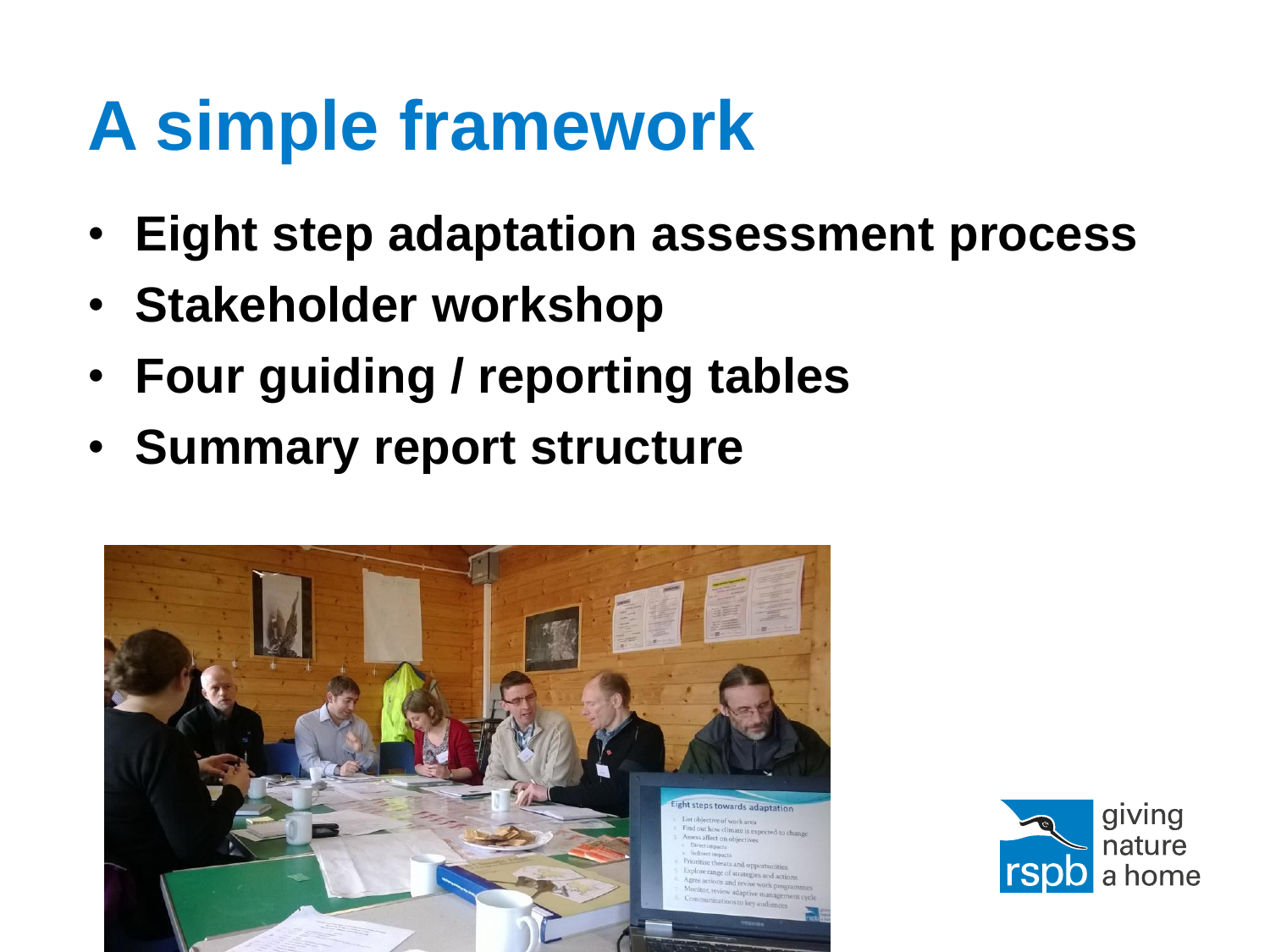## **2°C and 4°C worlds as baselines**

- **Frames future climate in plain language**
- **Release from projected emissions scenarios, links to real world change**
- **Links to the climate mitigation world**
- **2°C - practical planning**
- **4°C - long term outlook, mitigation messages**

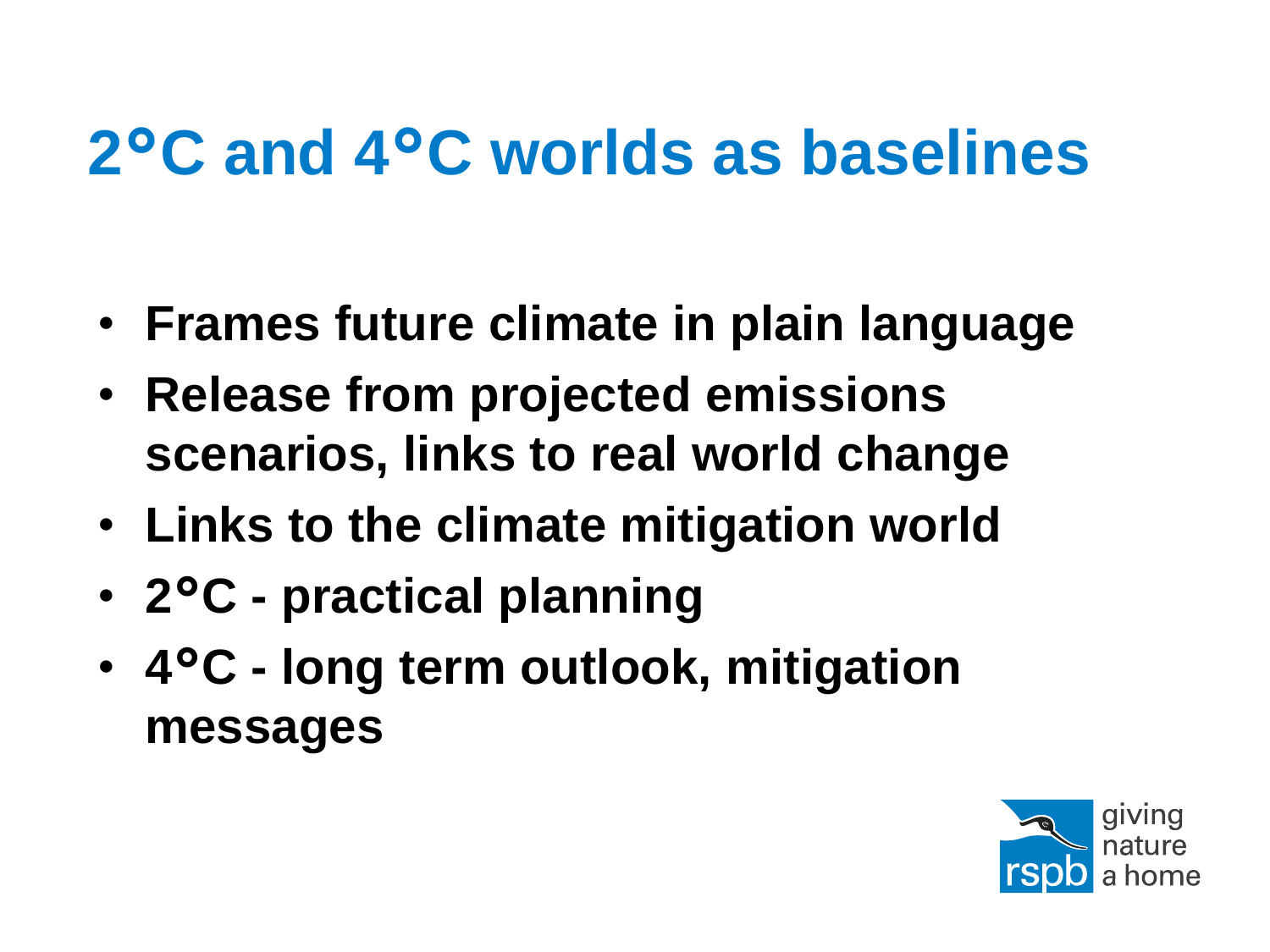# **Vulnerability or risk?**

- **Risk – likelihood / worst-case of potential situations**
- **Climate change makes nature** *vulnerable*
	- **Gradual, cumulative impacts as well as thresholds**
	- **Weather events, extremes**
	- **Indirect impacts – from other responses**
- **Nature requires favourable conditions each year**
	- **needs ongoing, as well as step-change, responses**
- **Vulnerability**
	- **Impact = exposure x sensitivity**
	- **Vulnerability = potential impact x adaptation**
- **Adaptation reduces vulnerability**

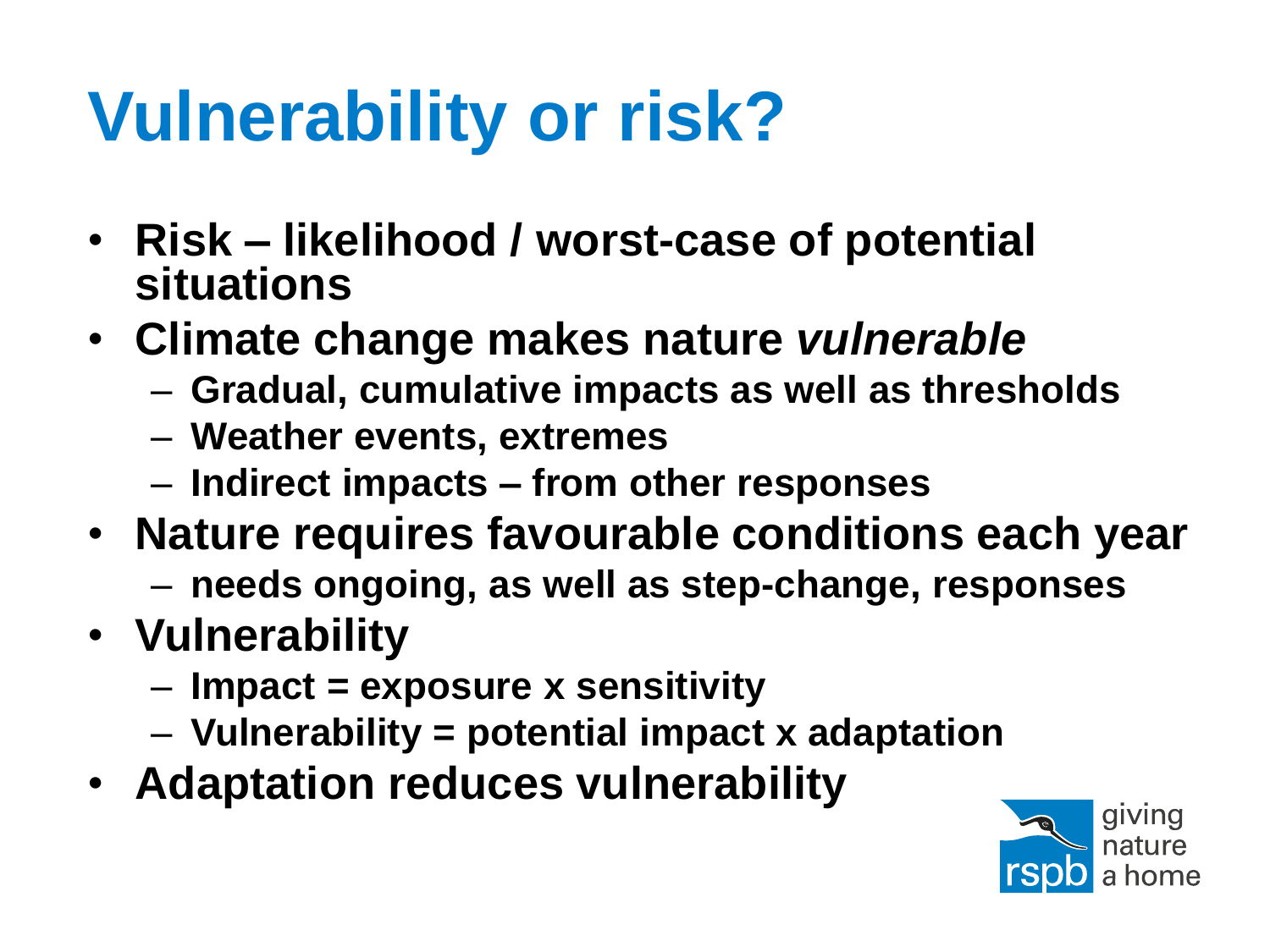## **Eight steps to adaptation**

- **1. List objectives of work area**
- **2. Find out how climate is expected to change**
- **3. Assess affect on objectives**
	- **1. Direct impacts**
	- **2. Indirect impacts**
- **4. Prioritise threats and opportunities**
- **5. Explore range of strategies and actions**
- **6. Agree actions and revise work programmes**
- **7. Monitor, review adaptive management cycle**
- **8. Communications to key audiences**

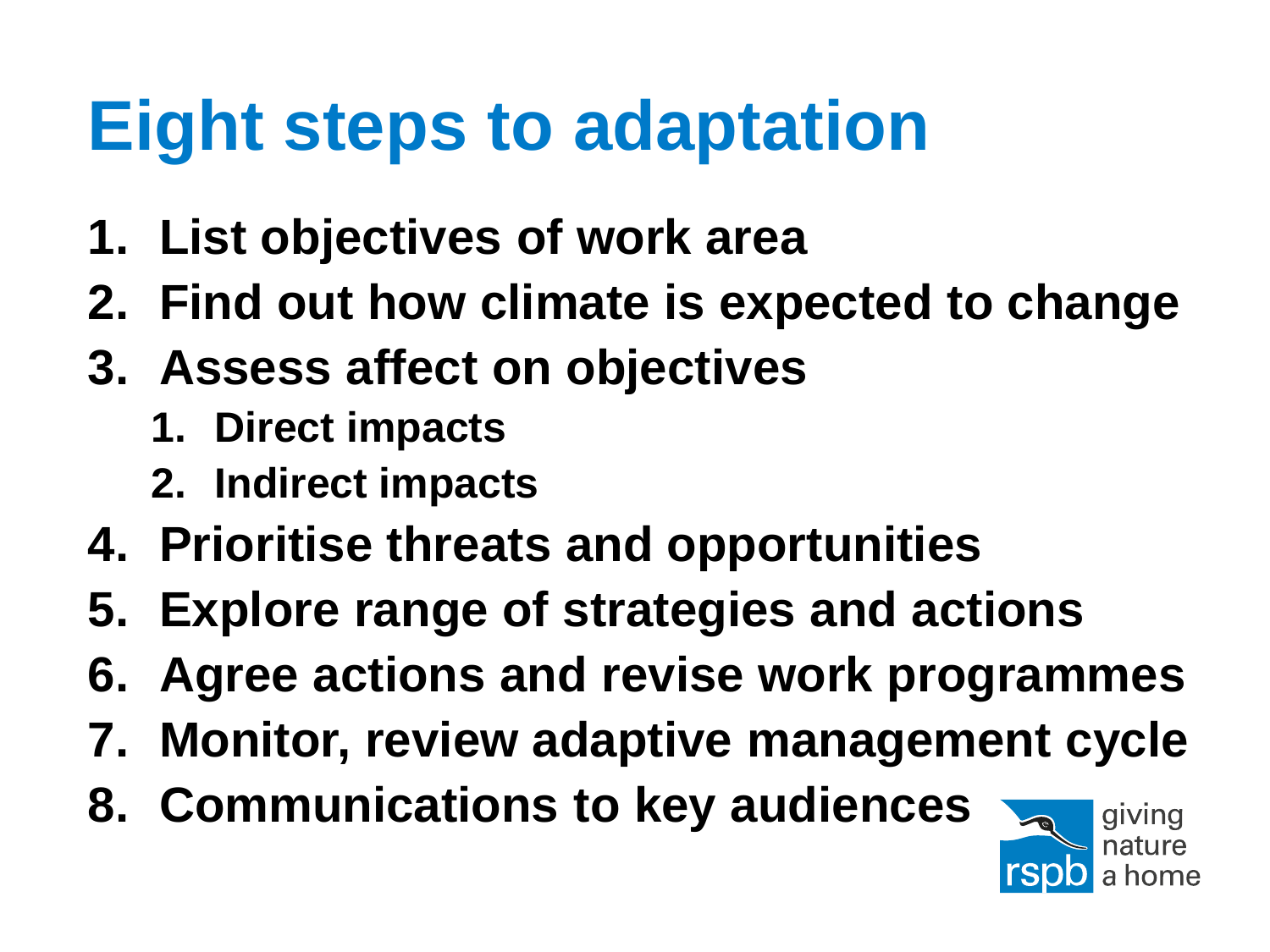## **Tables frame the discussions and collate the information**

- **Four tables linked to the eight steps process**
	- **Climate change**
	- **Direct impacts**
	- **Indirect impacts**
	- **Adaptation responses**
- **Logic framework for discussion / assessment**
- **Standardise and ensure gathering of information from the workshop**
- **Summary report format**

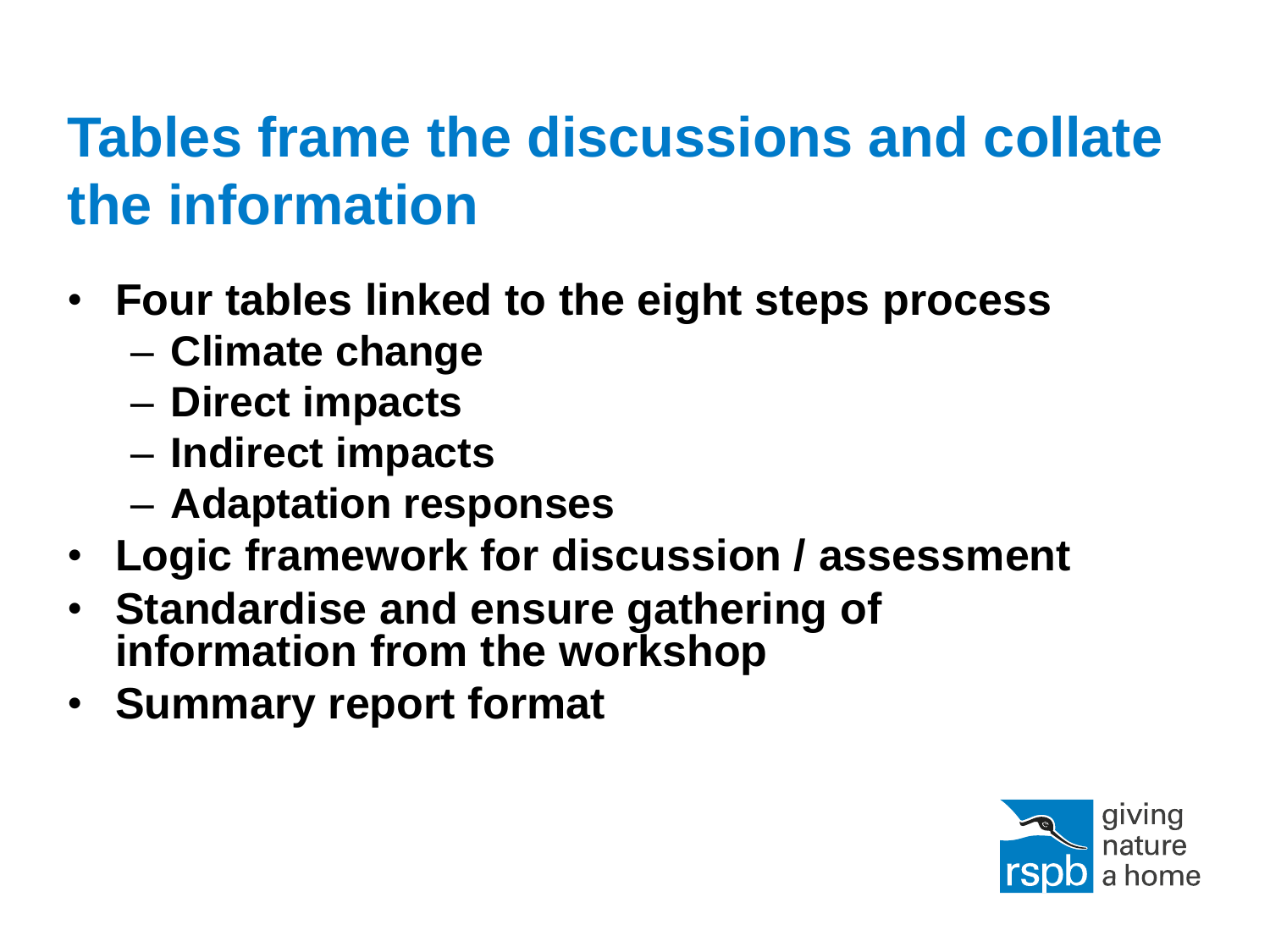## **Table 1 Projected climate change**

|                 |               | Temperature °C rise |               |               |               | <b>Rainfall % decrease</b> |        |          |          |
|-----------------|---------------|---------------------|---------------|---------------|---------------|----------------------------|--------|----------|----------|
| <b>Scenario</b> |               | <b>B2</b>           |               | A2            |               | <b>B2</b>                  |        | A2       |          |
|                 |               | Anguilla            | Cayman        | Anguilla      | Cayman        | Anguilla                   | Cayman | Anguilla | Cayman   |
|                 | <b>DJF</b>    | $2^{\circ}C$        | $2-3$ °C      | $2^{\circ}C$  | $3^{\circ}$ C | $-25%$                     | -50%   | -50%     | -50%     |
|                 | <b>MAM</b>    | $3^{\circ}$ C       | $2^{\circ}C$  | $3^{\circ}$ C | $3^{\circ}$ C | $-50%$                     | $-25%$ | $-50%$   | $-25%$   |
|                 | <b>JJA</b>    | $2^{\circ}C$        | 3 °C          | $2^{\circ}C$  | $3-4$ °C      | $-50%$                     | $-50%$ | $> -50%$ | $> -50%$ |
|                 | <b>SON</b>    | $2^{\circ}C$        | $3^{\circ}$ C | $2^{\circ}C$  | $3^{\circ}$ C | $-50%$                     | $-50%$ | $-50%$   | $> -50%$ |
|                 | <b>Annual</b> | $2^{\circ}C$        | $2-3$ °C      | $2^{\circ}C$  | $3^{\circ}$ C | $-25%$                     | $-25%$ | $-50%$   | $-50%$   |

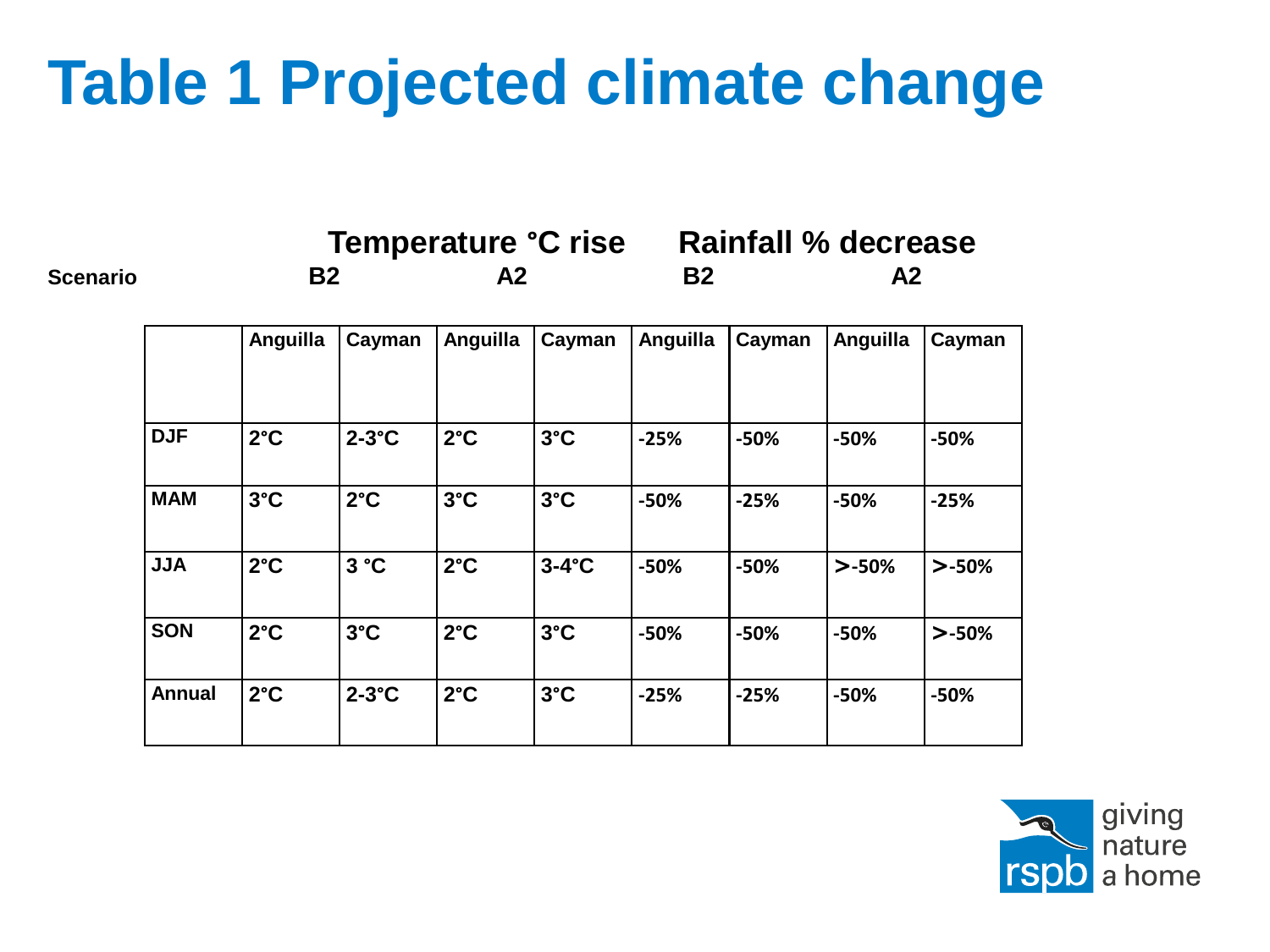## **Table 2 Direct impacts**

| <b>Work</b>     | <b>Key climate</b> | <b>Consequences</b> | <b>Impact on objectives:</b> | Level of | <b>Timescale</b> |
|-----------------|--------------------|---------------------|------------------------------|----------|------------------|
| objective       | change             | of changing         | <b>Threats and</b>           | impact   | of impact        |
|                 | impacts            | climatic            | opportunities                |          |                  |
|                 |                    | conditions          |                              |          |                  |
| <b>Breeding</b> | Hotter drier       | Lowered summer      | Hard dry ground for          | Med      | 5-10 years       |
| waders on       | summers            | water table         | breeding waders June-        |          |                  |
| lowland wet     |                    |                     | July                         |          |                  |
| grassland       |                    | Fire risk           | Destruction of habitat       | High     | <b>From 2015</b> |
|                 |                    | increases           |                              |          |                  |
|                 |                    |                     |                              |          |                  |
|                 |                    | Early / longer      | Sward too dense for          | Med      | <b>Now</b>       |
|                 |                    | growing             | breeding                     |          |                  |

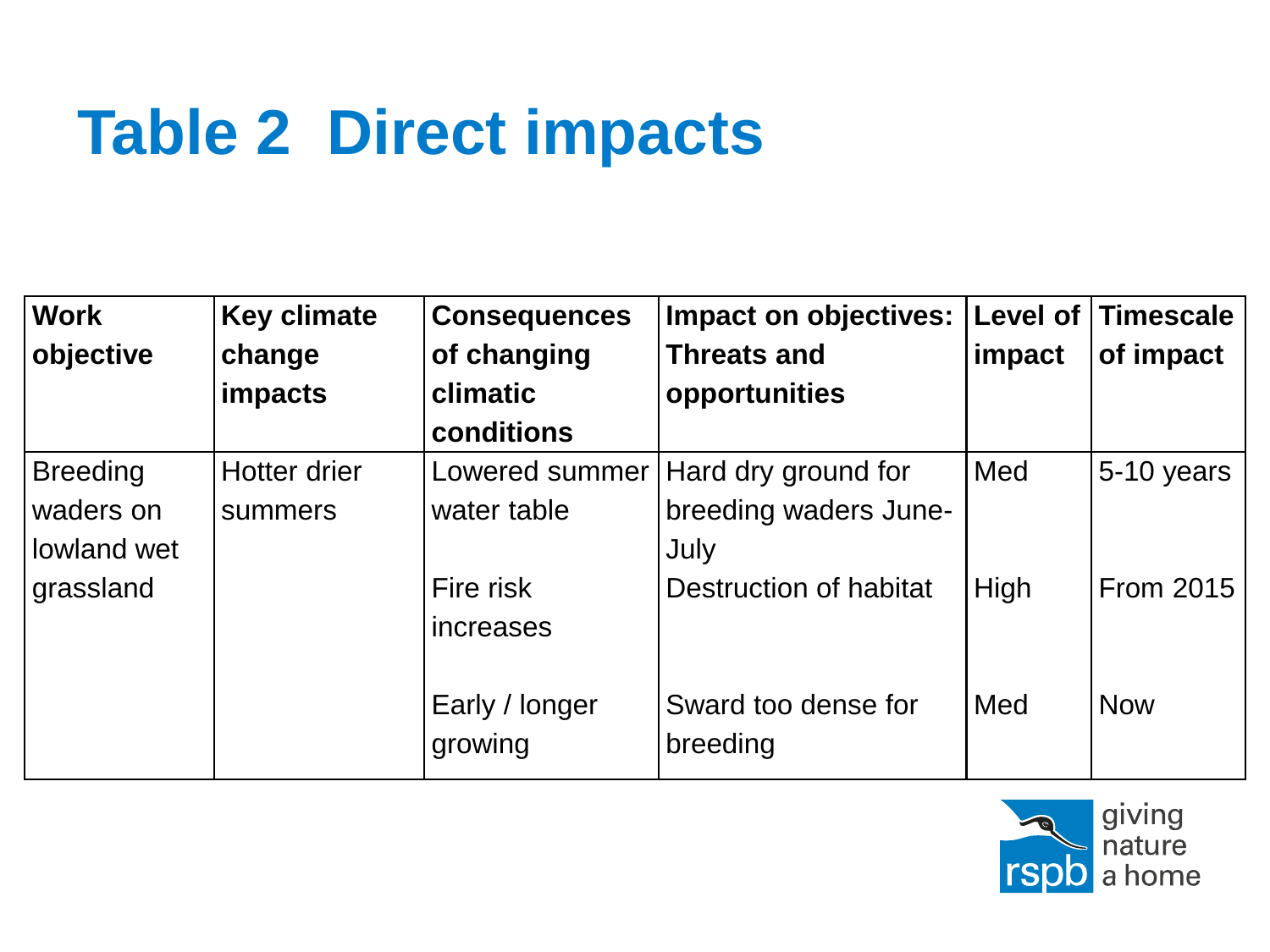## **Table 3 – Indirect impacts**

| <b>Climate</b><br>change<br><b>issue</b>        | Objective of<br>adaptation | <b>Likely activities to</b><br>achieve objective | Threats /<br>opportunity to our<br>objective / interest                                                            | Level of<br>impact | <b>Time of</b><br>impact |
|-------------------------------------------------|----------------------------|--------------------------------------------------|--------------------------------------------------------------------------------------------------------------------|--------------------|--------------------------|
| <b>Rising</b><br>atmospheric<br>CO <sub>2</sub> | Increase yield             | Crop breeding<br>including GM                    | Increased GM crop<br><b>issues</b>                                                                                 | Low                | 5-15 years               |
| concentration                                   |                            | Field management<br>changes                      | Changing<br>management<br>changes conditions<br>for farmland birds eg<br>early, denser sward,<br>changes in inputs | <b>Medium</b>      | $10-20$ years            |
|                                                 |                            | New crops                                        | Depends on crops:<br>threats and<br>opportunities                                                                  | <b>Medium</b>      | Now/ongoing              |

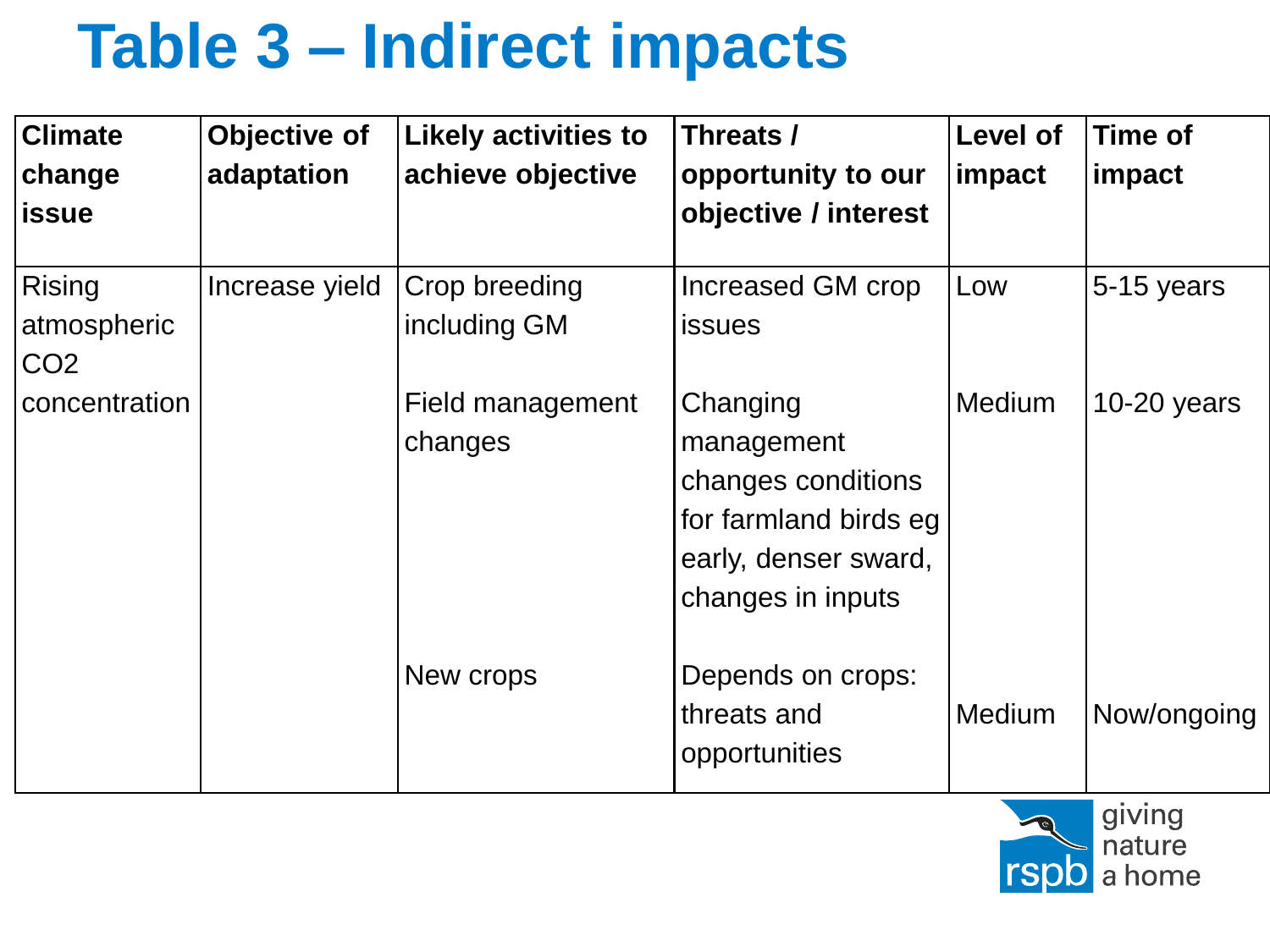## **Table 4 – Adaptation responses**

| Impact,<br>threat or<br>opportunity                                    | Objective of<br>adaptation                                          | <b>Strategy to</b><br>achieve<br>objective                      | <b>Key actions</b>                                                                                             | <b>Priority</b> | <b>Timescale to</b><br>achieve<br>adaptation     |
|------------------------------------------------------------------------|---------------------------------------------------------------------|-----------------------------------------------------------------|----------------------------------------------------------------------------------------------------------------|-----------------|--------------------------------------------------|
| <b>Drier</b><br>summers<br>causing<br>issues for<br>summer<br>breeding | <b>Maintain</b><br>breeding<br>populations in<br><b>Futurescape</b> | Reduce<br>abstraction<br>pressure in<br>catchment<br>Store more | Target farm<br>irrigation demand /<br>more suitable<br>crops<br>ID reserves,                                   | Med<br>High     | Changes needed<br>by 2020<br>Include in reserves |
| waders                                                                 |                                                                     | winter water on<br><b>RSPB</b> reserves                         | research potential<br>landholdings,<br>volumes, costs                                                          |                 | management plan<br>reviews- ongoing              |
|                                                                        |                                                                     | Increase<br>wetland areas in<br>floodplains                     | Work with water<br>management<br>bodies to increase<br>natural flood<br>control, ecosystem<br>based adaptation | High            | 2020<br>giving<br>nature<br>a home               |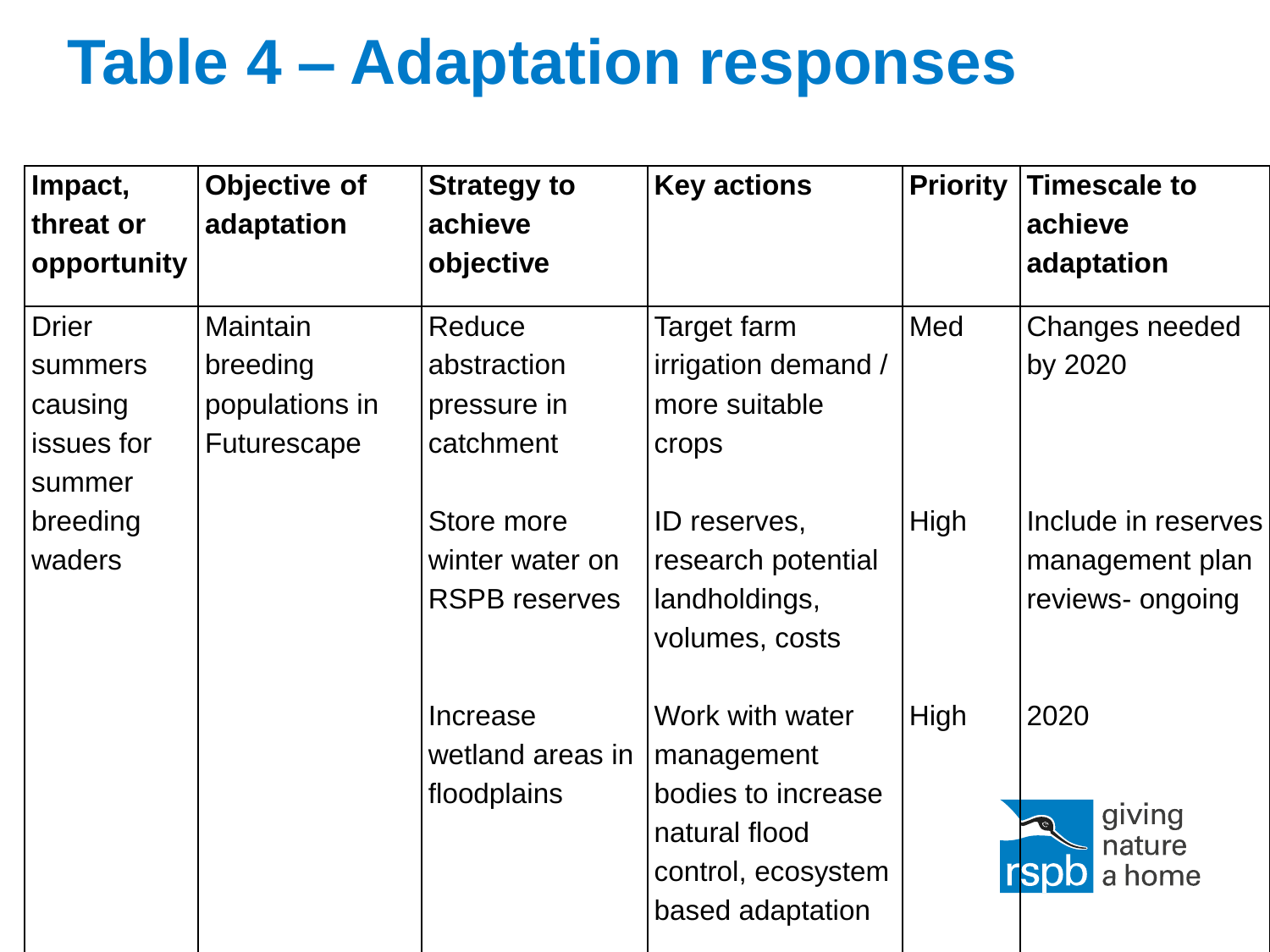## **Summary reporting framework**

- *Summarises the adaptation assessment in a concise and consistent format, using plain language to highlight the main climate change adaptation points and actions.*
- *Together, these short (2 to 4 sides of A4) summaries will form an adaptation 'library' and provide the basis for the RSPB's adaptation report.*
- •

•

- **One sentence summary**
- The key message about climate change and adaptation for the Futurescape
- **The main changes in climate for a 2°C world are...**
- Briefly describe the main changes in climate / weather conditions expected from the local climate change projections for a 2°C rise in average global temperature
- •
- **The main changes this is likely to bring to our current interests are...**
- There may be benefits as well as problems and adverse effects, and these may arise from both direct (eg climate) and indirect (eg land management / use change) impacts and changes.
- •
- **If we had to cope with a 4°C world, this would bring...**
- Briefly describe the climate change and key changes this would bring. Although far off and with much greater uncertainty, a short vision of this possible future may be helpful both to guiding long term conservation action, and to inform mitigation action.
- •

•

- **Current activities that contribute to meeting climate change are...**
- There may be several current conservation activities that help build resilience, or help accommodate nature to the changes that climate change is bringing
- **The main new things that we need to consider and/or do are...**
- What needs to be done differently? And when is action needed to implement them?

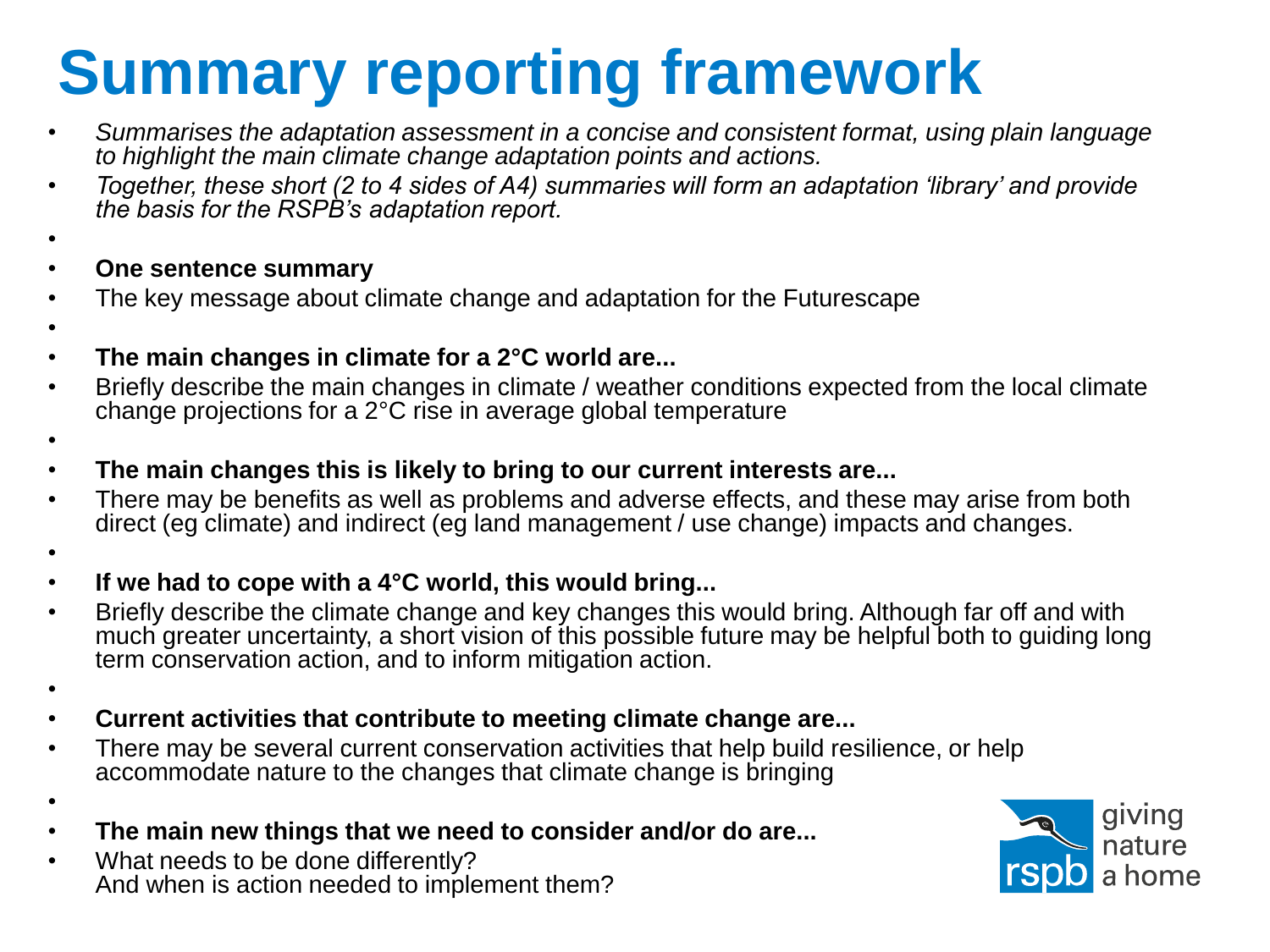## **Adaptation with landscape delivery partners**



## **FUTURESCAPES** SPACE FOR NATURE,



- Initiating climate change discussion
- Key impacts and responses
- Multi-sectoral approach
- Partnership building

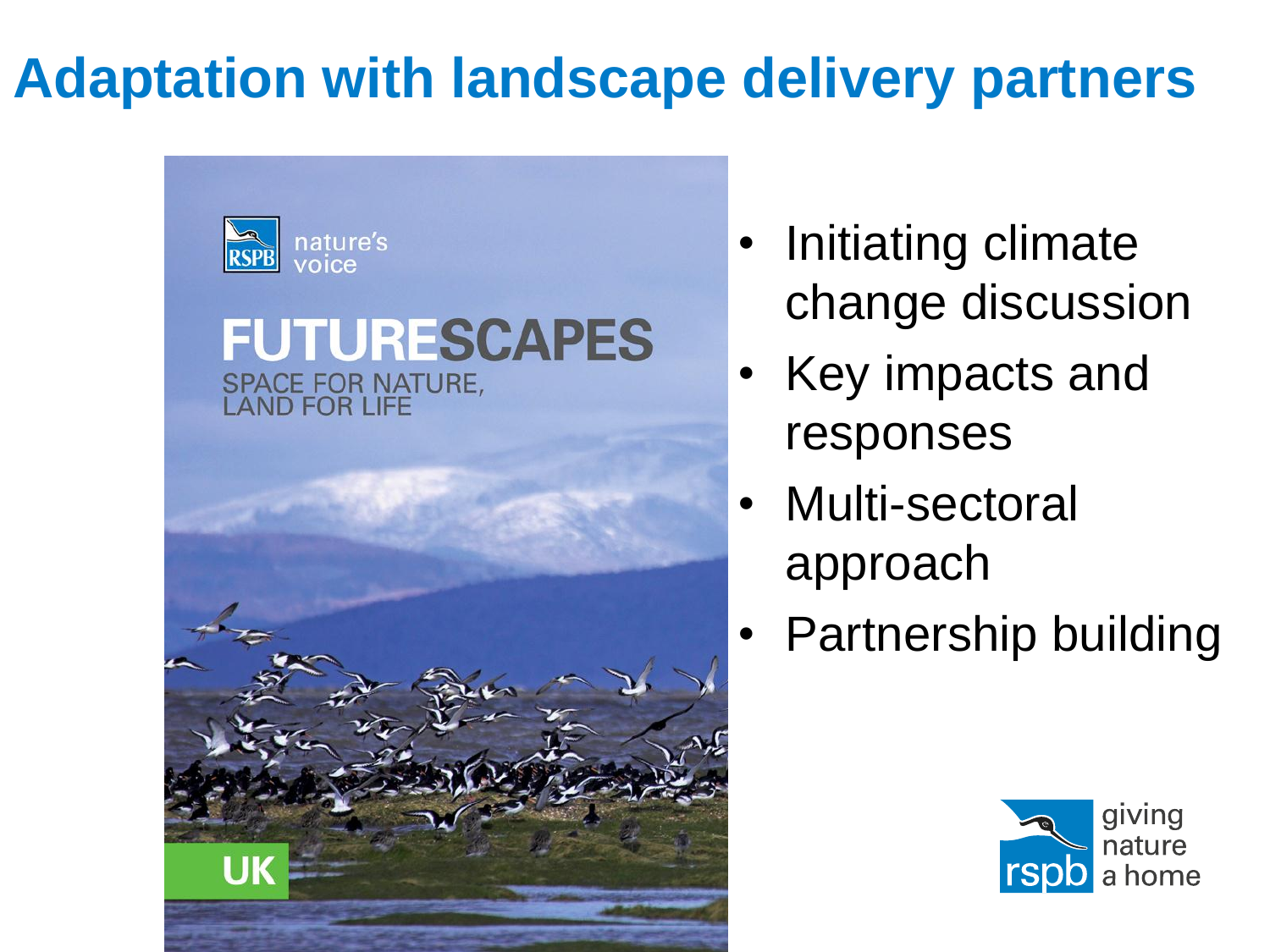# **Results: Wiltshire chalk country**

- **Threatened with uncertainty**
- **Higher rainfall will change species composition, more grasses**
- **Fewer invertebrates in chalk rivers**
- **Desilting and gravel bed regeneration**
- **Increase in agricultural irrigation and pesticides**
- **More opportunities for stone-curlews, new species arrivals**

### **Actions with partners**

- **Develop vision and research to promote best outcomes**
- **Encourage more chalk scrapes and butterfly banks among partners**
- **Strengthen links with Wessex Water, Defence Ministry**
- **Develop arable plant mapping**

## **Actions for RSPB Key impacts**

- **Develop a grassland carbon code in 5 years**
- **Encourage land owners to revert to chalk grassland**
- **Educate/train advisers**
- **Monitor of chalk grassland indicator species**
- **Monitor of new taxa - fungi, lower plants**
- **Maximise amount of chalk grassland on our reserves (at high standards) to demonstrate good practice**
- **More flexibility, adaptation in reserves**
- **Be innovative and opportunistic for potential species colonisations or translocation**
- **Be more alert and quickly reactive to agricultural policy changes and opportunities**
- **Promote tree planting in valleys to contribute to water cleanliness, whilst avoiding stonecurlew/lapwing areas**

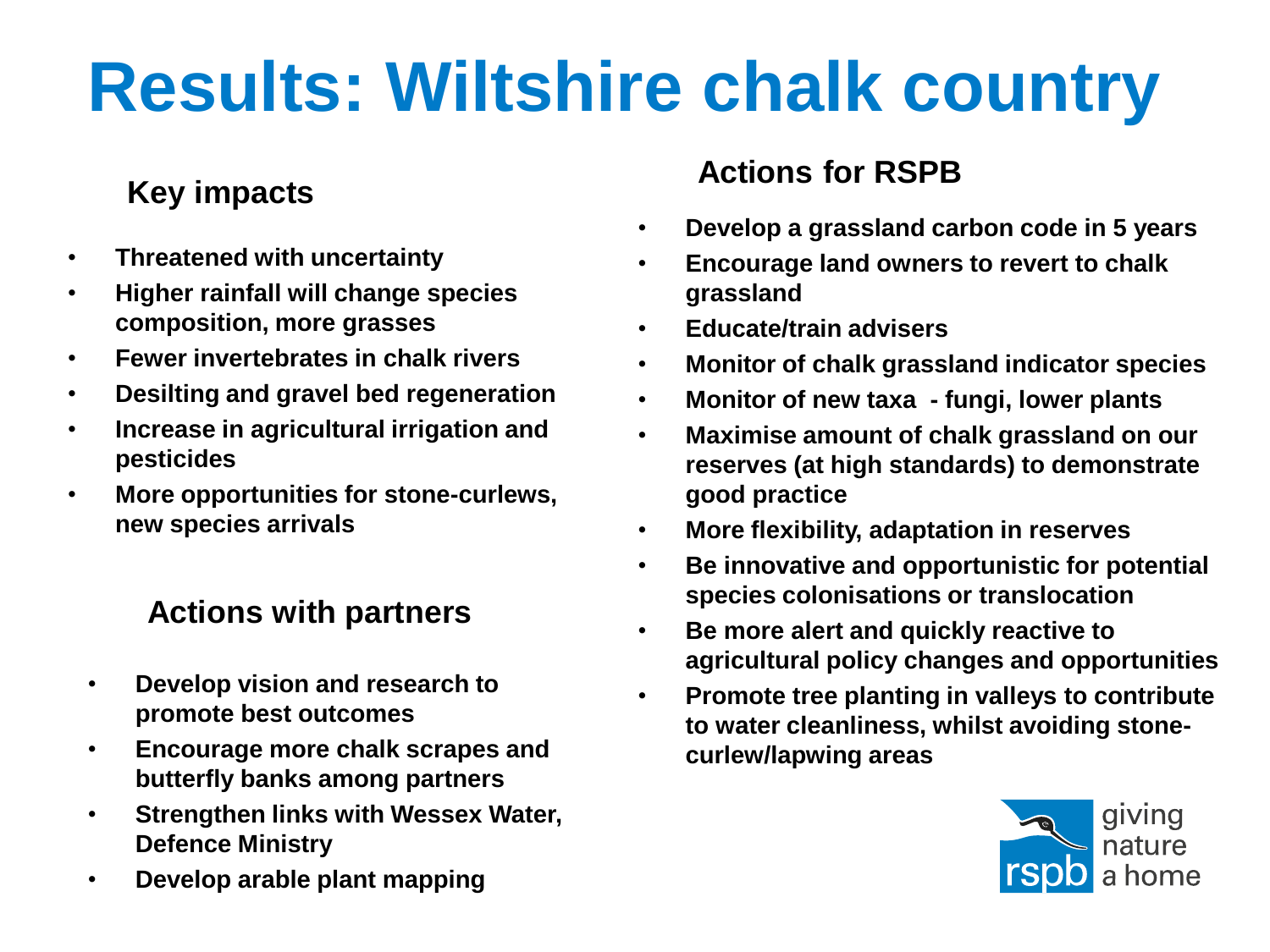

### **Conservation management of Purbeck's** heathlands in the face of climate change



Dartford warbler, UK is likely to become more globally important for this species under climate change scenarios. Ben Hall (rspb-images.com).

#### **A RICH HABITAT**

Lowland Heathland is an extremely valuable and rare habitat, making the Dorset heathlands one of UK's most important wildlife areas - with much of it designated as Special Protection Areas or Special Areas of Conservation under European law. The total Heathland extent in Purbeck is around 3,607ha (7,84% of the NIA) of which around 1.365ha is wet Heathland, Within the Heathland complex there are important concentrations of other priority habitats including mires and fens, acid grassland, wood pasture and wet woodland. Valley mires are particularly well represented (around

325ha) and together with the New forest support the vast majority of remaining European habitat, Over the last 250 years 85% has been converted to agriculture, forestry or urban development but intensive conservation investment in the past 30 years has improved the status and quality of that which remains. A range of pressures continue to constrain the survival and future management of lowland Heathland areas including climate change and the impacts of this and other factors may not be readily separable.

#### **LOWLAND HEATHLANDS-FIVE TOP 'NO REGRETS' ACTIONS**

### #1

Ensure that responding to climate change is well integrated into site management plans with the emphasis on monitoring change and flexible response

### #2

Bigger sites are more robust - seek to attain larger sites, in the best possible condition and restored and linked up wherever possible

### #3

Wet heaths are most vulnerable to changes in water availability focus on reducing water loss and having the ability to respond to drought events

### #4

Ensure good up to date fire management plans are in place which take a landscape scale approach

### #5

Build public support for any changes that you need to make and engage people in monitoring the impact of and response to climate change

### **Wild**



ire management map from Wareham Forest. Forestry Commission.

### **Fire Management Zone IDY**

sk of wildfire caused ge as well as increased

isk assessments for

sents a threat to the NIA reas with fire susceptible heather, gorse and young e the Forestry Commission heathlands and defined ement Zones along with a guidance. nanagement techniques.

focusing on tree species selection and adaptive management. The lessons learnt from areas like Wareham Forest were then shared with the NIA partners, via the Wildfire Working Group, so that wildfire resilience could be established at the landscape level. Our work in Wild Purbeck, has led to the development of national



Heathlands are the most important UK habitat for reptiles, such as the rare smooth snake. Fred Holmes.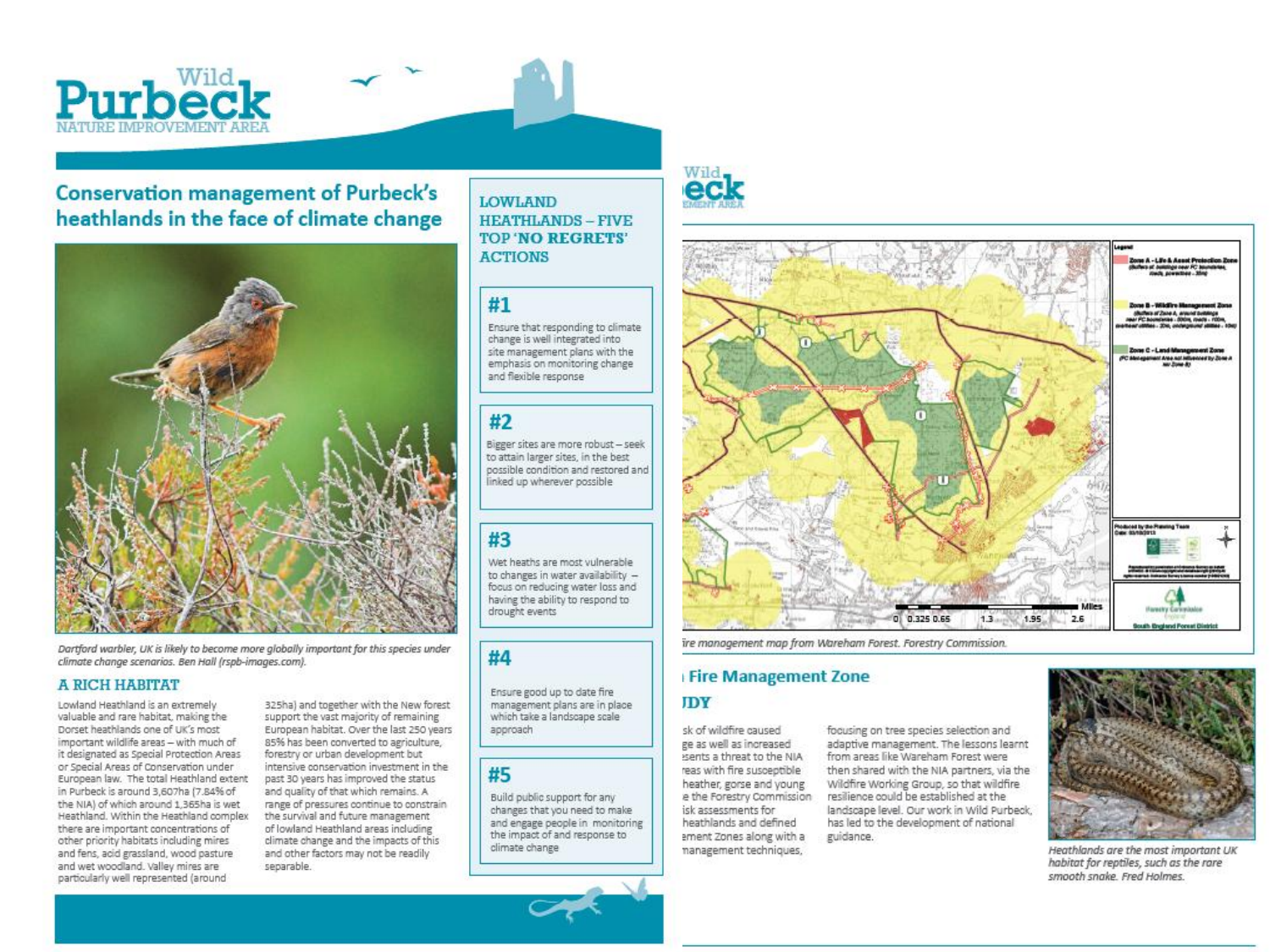## **Protected areas in Anguilla and Cayman Islands**



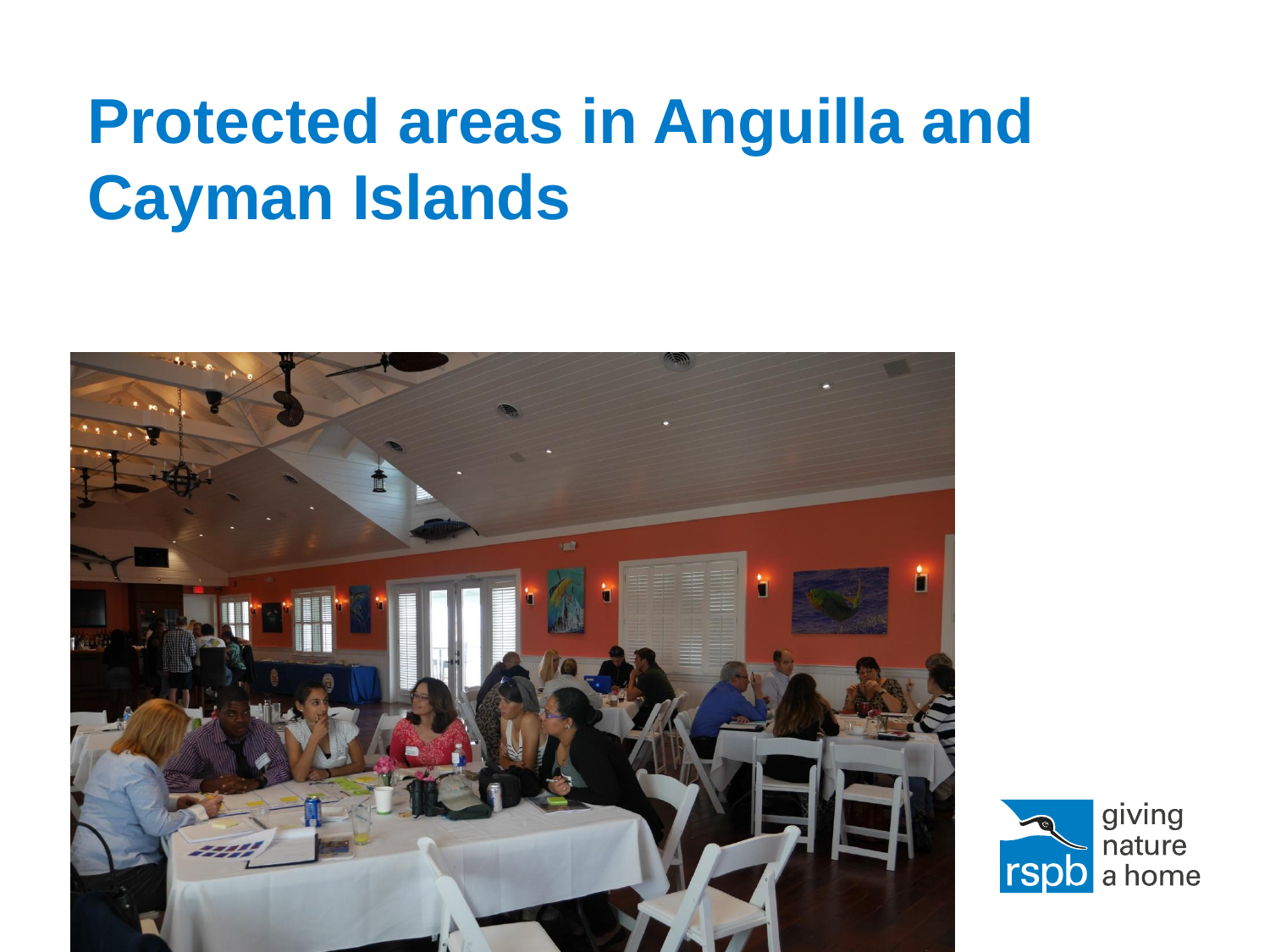# **Further information**

- **Olly Watts, RSPB Climate Change Policy Team**
- **[olly.watts@rspb.org.uk](mailto:olly.watts@rspb.org.uk)**
- **+44 (0) 1767 69 30 84**

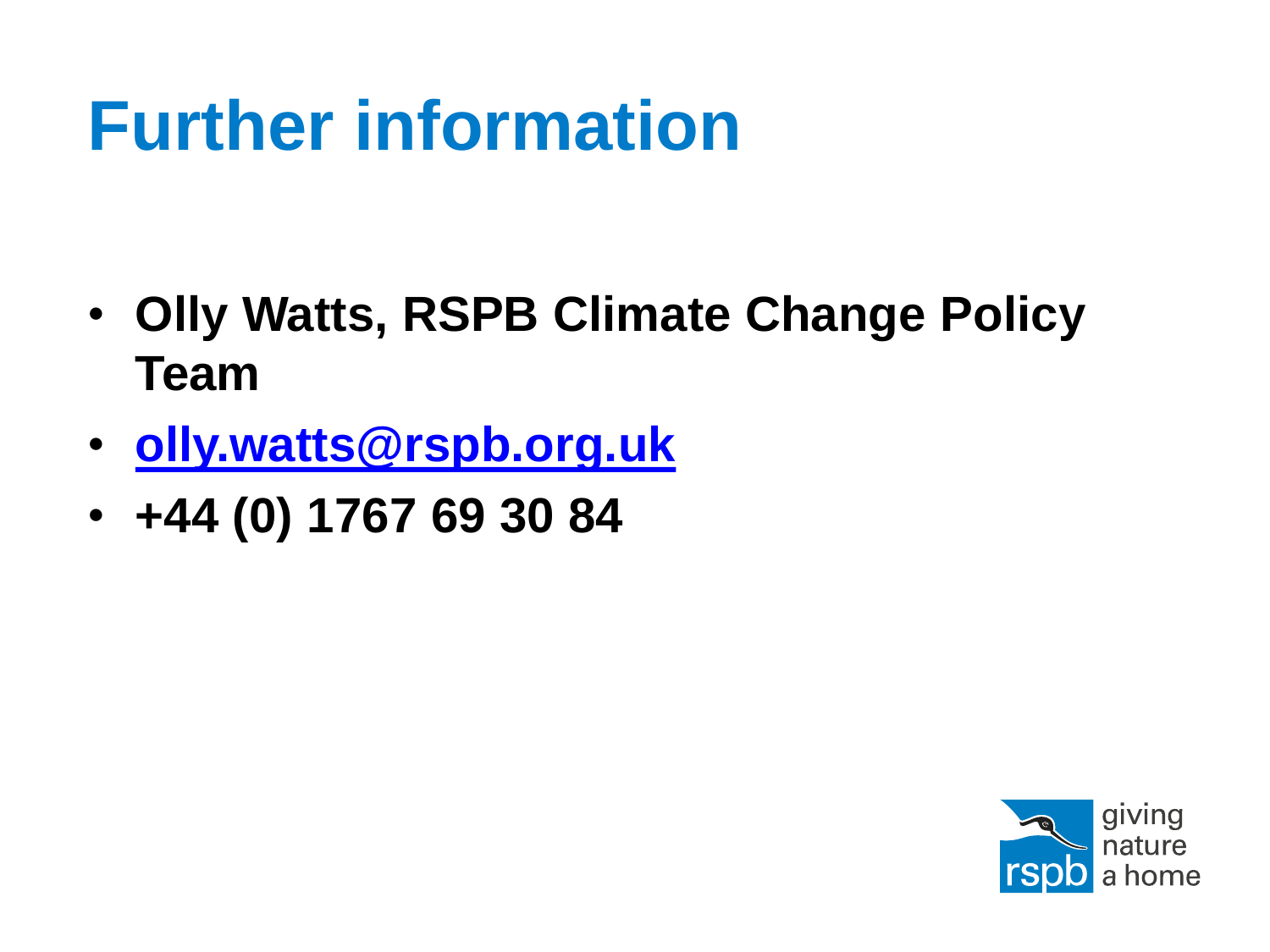